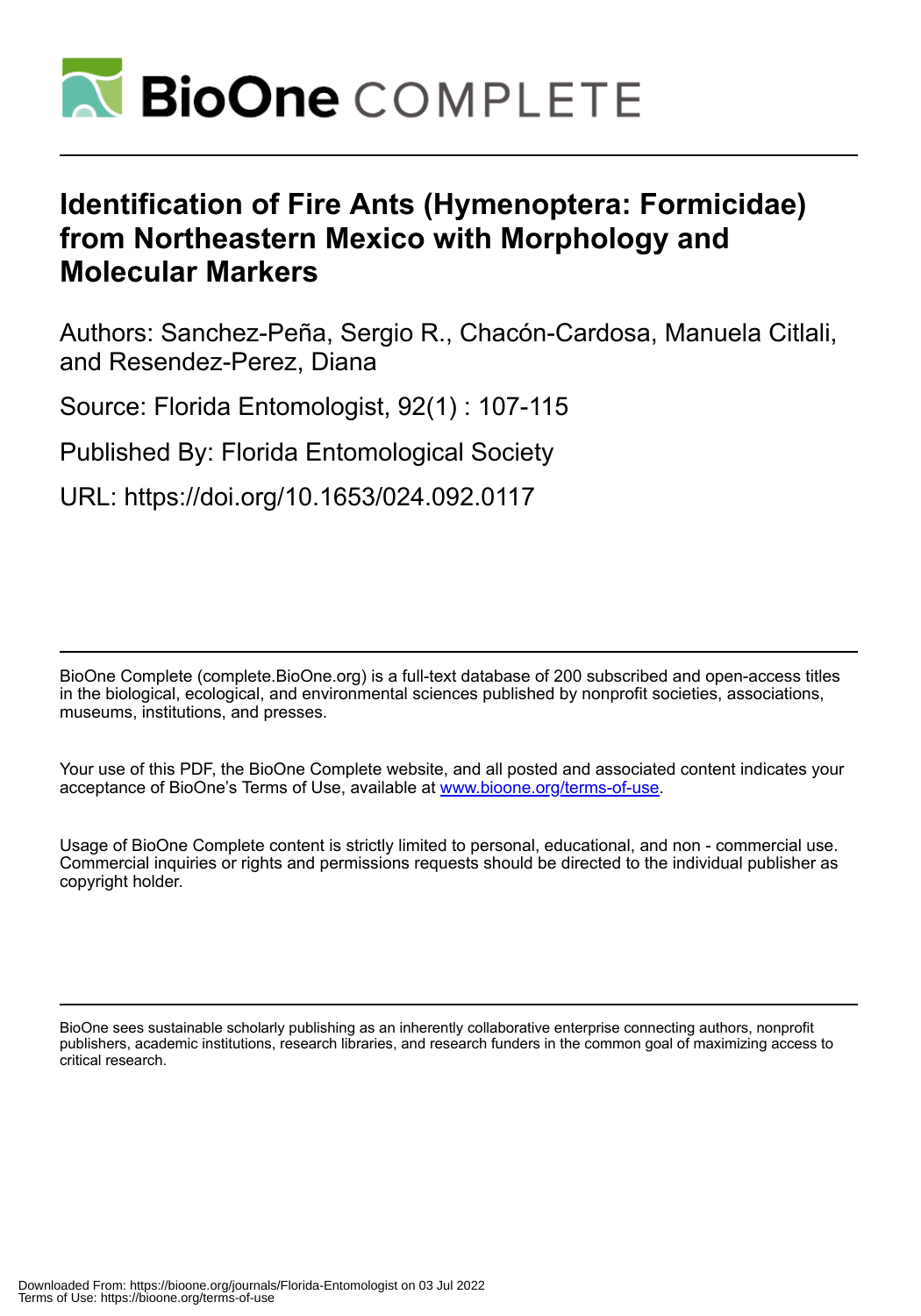# IDENTIFICATION OF FIRE ANTS (HYMENOPTERA: FORMICIDAE) FROM NORTHEASTERN MEXICO WITH MORPHOLOGY AND MOLECULAR MARKERS

## SERGIO R. SANCHEZ-PEÑA<sup>1</sup>, MANUELA CITLALI CHACÓN-CARDOSA<sup>2</sup> AND DIANA RESENDEZ-PEREZ<sup>2</sup> 1 Departamento de Parasitología, Universidad Autónoma Agraria Antonio Narro, Saltillo, Coahuila 25315, MEXICO

<sup>2</sup> Departamento de Biología Celular y Genética, Facultad de Ciencias Biológicas, Universidad Autónoma de Nuevo León, Monterrey Nuevo León 66450, MEXICO

#### **ABSTRACT**

The invasive red imported fire ant, *Solenopsis invicta* Buren, has successfully dispersed across many countries from its South American homeland and now has reached the US-Mexico border (e.g., Matamoros, state of Tamaulipas, México), where it now coexists with native fire ants, *Solenopsis geminata*, *Solenopsis xyloni,* and others. The morphological identification of *Solenopsis* spp. workers is difficult, particularly small ones. We examined the sequence of the cytochrome oxidase I (COI) mitochondrial gene (mtDNA) as a marker for fire ants collected at several Mexican localities. PCR products from this locus yielded unique sequences and restriction patterns that allowed distinguishing between *S. invicta*, *S. geminata*, and specimens harboring *S. xyloni* sequences. The *S. invicta* sequences obtained were 99% identical to sequences reported from Florida and New Mexico specimens. The *S. xyloni* sequences obtained were 96% identical to New Mexico sequences. The *S. geminata* sequences were similar (93% identity) to those from Florida, and shared a *Hinf I* restriction site with some but not all Florida sequences. The *S. xyloni* sequences were detected in *S. geminata/S. xyloni* hybrids identified by morphology; along with other characters, the marker allows their characterization.

#### RESUMEN

La hormiga de fuego roja importada, *Solenopsis invicta* Buren, especie invasora, se ha dispersado exitosamente a muchos países desde su origen en Sudamérica, y ha alcanzado la frontera Estados Unidos-México (p. ej. Matamoros, estado de Tamaulipas, México) donde ahora coexiste con hormigas de fuego nativas, *Solenopsis geminata* y especies del subcomplejo *Solenopsis xyloni*. La identificación morfológica de las *Solenopsis* spp. es difícil, particularmente de las obreras más pequeñas. Examinamos la secuencia del gene mitocondrial citocromo oxidasa I (COI) como marcador para poblaciones de hormigas de fuego en varios sitios de México. Los productos de PCR de este locus rindieron secuencias únicas y patrones de restricción que permitieron distinguir entre *S. invicta*, *S. geminata* y caracterizar miembros del subcomplejo *S. xyloni*. Las secuencias de *S. invicta* fueron iguales en 99% a secuencias reportadas para especímenes de Florida y Nuevo México. Las secuencias de *S. xyloni* fueron iguales en 96% a las secuencias reportadas de Nuevo México. Las secuencias de *S. geminata* fueron similares (93% identidad) a las de Florida, y comparten un sitio de restricción *Hinf I* con algunas pero no todas las secuencias reportadas para Florida. Las secuencias de *S. xyloni* también se detectaron en hibridos de *S. geminata/S. xyloni* identificados por morfología; junto con otros caracteres el marcador permite su caracterización.

The invasive red imported fire ant, *Solenopsis invicta* Buren (Hymenoptera: Formicidae) is considered the most destructive ant species in the world (Landcare Research 2007). *Solenopsis invicta* has multiple impacts, including changing food webs (Vinson 1997), threatening endangered species (Wojcik et al. 2001), and negatively impacting human and animal health (Jetter et al. 2002). Red imported fire ants were reported to have the ability to feed on any insect species, and in general will attack and consume any invertebrate species that is not capable of defending itself or escaping attack (Ricks & Vinson 1970). After arriving accidentally to the Gulf coast region of the United States, this species has been enormously successful ecologically; by 1999, it infested more than 121 million hectares in the United States and Puerto Rico (Wojcik et al. 2001). Sánchez-Peña et al. (2005) published the first reports of *S. invicta* in Mexico, at several locations along the USA-Mexico border, all within 1 km from the Rio Grande in the Mexican states of Tamaulipas and Coahuila. In 2007, infestations were observed 3 km south of the Rio Grande, east of Matamoros, Tamaulipas (Sánchez-Peña unpublished observations). All these identifications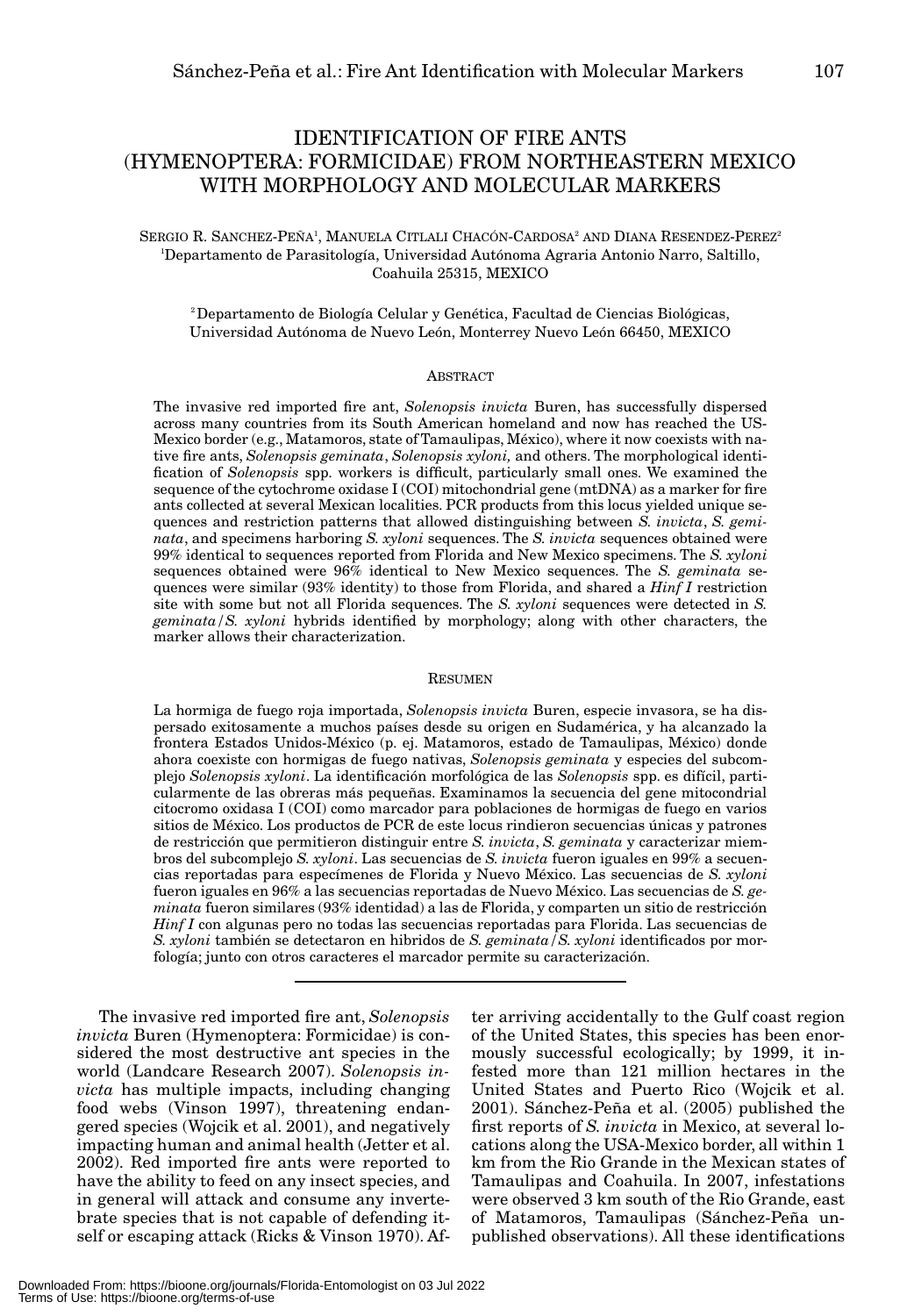of *S. invicta* in Mexico were based on morphology. The municipality of Matamoros includes the most extensive *S. invicta* populations detected in Mexico so far (Sanchez-Peña, unpublished observations) and the area contains the most favorable habitats for unimpeded expansion of *S. invicta* further south into Mexico (Phillips & Thorvilson 1992).

In addition to the numerous urban, medical, veterinarian, and agricultural implications of the *S. invicta* invasion (Jetter et al. 2002), there are several sites of prime ecological importance in Northeastern Mexico that could be severely impacted by this species. One such site is the seaturtle egg-laying region (e.g., Rancho Nuevo beach) in central and southern Tamaulipas state. Predation by *S. invicta* at Rancho Nuevo could impact the Kemp's ridley sea turtle, (*Lepidochelys kempii* (Garman)), considered one of the most endangered vertebrates in the world. This location is the only site worldwide where large nesting aggregations of this sea turtle are known to occur (Johnson et al. 1999). Parris et al. (2002) documented *S. invicta* predation of sea turtle hatchlings (*Caretta caretta*) in Florida, and considered *S. invicta* to be a serious threat. The unique ecosystems at Cuatrociénegas (state of Coahuila) and El Cielo Biosphere Reserve (state of Tamaulipas) also may be impacted by *S. invicta*.

Fire ants in the *Solenopsis saevissima* speciesgroup generally appear to be a morphologically homogeneous clade, making species identification quite difficult. Native fire ants (4 described species: *Solenopsis amblychila* Wheeler, *Solenopsis aurea* Wheeler, *Solenopsis geminata* (F.), and *Solenopsis xyloni* McCook) and several hybrids between these species are (or were) sympatric over a large portion of the current range of *S. invicta* in North America; *S. invicta* has caused large local extinctions of *S. geminata* and *S. xyloni* (Trager 1991; Wojcik et al. 2001). All 4 native species have been collected in northern Mexico (Trager 1991; Helms Cahan & Vinson 2003). The identification of these polymorphic North American fire ant species by morphology is most easily accomplished by examination of the largest (major) workers; species identification becomes considerably more difficult as worker size diminishes (Trager 1991).

Populations of the tropical fire ant, *S. geminata* exist in Northeastern Mexico. It is a keystone predator in some Latin American agroecosystems, and it has an important effect on the composition of arthropod fauna (Risch & Carroll 1982; Perfecto 1991). The key morphological characteristic for identification of *S. geminata* is soldiers (major workers) with disproportionately enlarged heads (Trager 1991). However, these soldiers comprise a very minor proportion of the workers in colonies, they rarely forage outside the

nest, and they tend to retreat deeper into soil when the colony is disturbed (Trager 1991). Thus, samples of *S. geminata* colonies commonly lack soldiers making morphological identification more difficult.

Jacobson et al. (2006) remarked on the difficulty of identifying all size castes of *S. invicta* from those of *S. xyloni*, the southern fire ant, which is an extremely similar native species. They developed a PCR assay for the identification of *S. xyloni* and *S. invicta*, involving specific amplification in the maternally-inherited cytochrome oxidase I (COI) mitochondrial locus, followed by digestion of PCR products with the restriction enzyme *Hinf* I. This method identified unambiguously all *S. invicta* samples tested.

Identification of native fire ant species is not straightforward either, as mentioned. Trager (1991) groups the very similar North American species *S. xyloni*, *S. aurea,* and *S. amblychila* (i.e., non-*S. geminata* native fire ants) into the "*S. xyloni* subcomplex". Although among major workers, eye size and ommatidia number are reported to be adequate characters for separating *S. xyloni* from *S. aurea* and *S. amblychila* (Trager 1991; E. LeBrun personal communication), the morphological discrimination of some samples of *S. xyloni*, *S. aurea,* and *S. amblychila* is very difficult or almost impossible (Trager 1991). Our preliminary observations indicate that in Northeastern Mexico these native, non-*S. geminata* fire ants species do not include bicolored forms (with brownish-black gaster) but mainly rather uniform yellow-reddish forms (Trager 1991; Cook & O´Keefe 2002). Considering the similarity of these 3 species, the lack of comprehensive fire ant taxonomical studies in this region, and the lack of information on COI sequences for *S. aurea* (although Shoemaker et al. (2006) reported having sequenced the COI gene of *S. amblychila*), in this report we take a conservative approach and for purely practical reasons we use the term "*S. xyloni* subcomplex" sensu Trager (1991) regarding our collections of non-*S. geminata* native fire ants. Thus, it is possible that they might correspond to either *S. xyloni*, *S. aurea*, or *S. amblychila*. In this respect it must be mentioned that the cladistic analysis and phylogenetic study of Pitts et al. (2005) failed to support the splitting of the *Solenopsis* fire ants into subordinate divisions; we acknowledge that the "*S. xyloni* subcomplex" of Trager (1991) might not be a phylogenetically supported clade despite the apparent relatedness of its members.

In this study, we adapted the PCR assay of Jacobson et al. (2006) to identify *Solenopsis* spp. samples in northeastern Mexico, initially to verify the presence of *S. invicta* in the municipality of Matamoros. A PCR detection assay could be a valuable tool for identification of *Solenopsis* spp. in northern Mexico.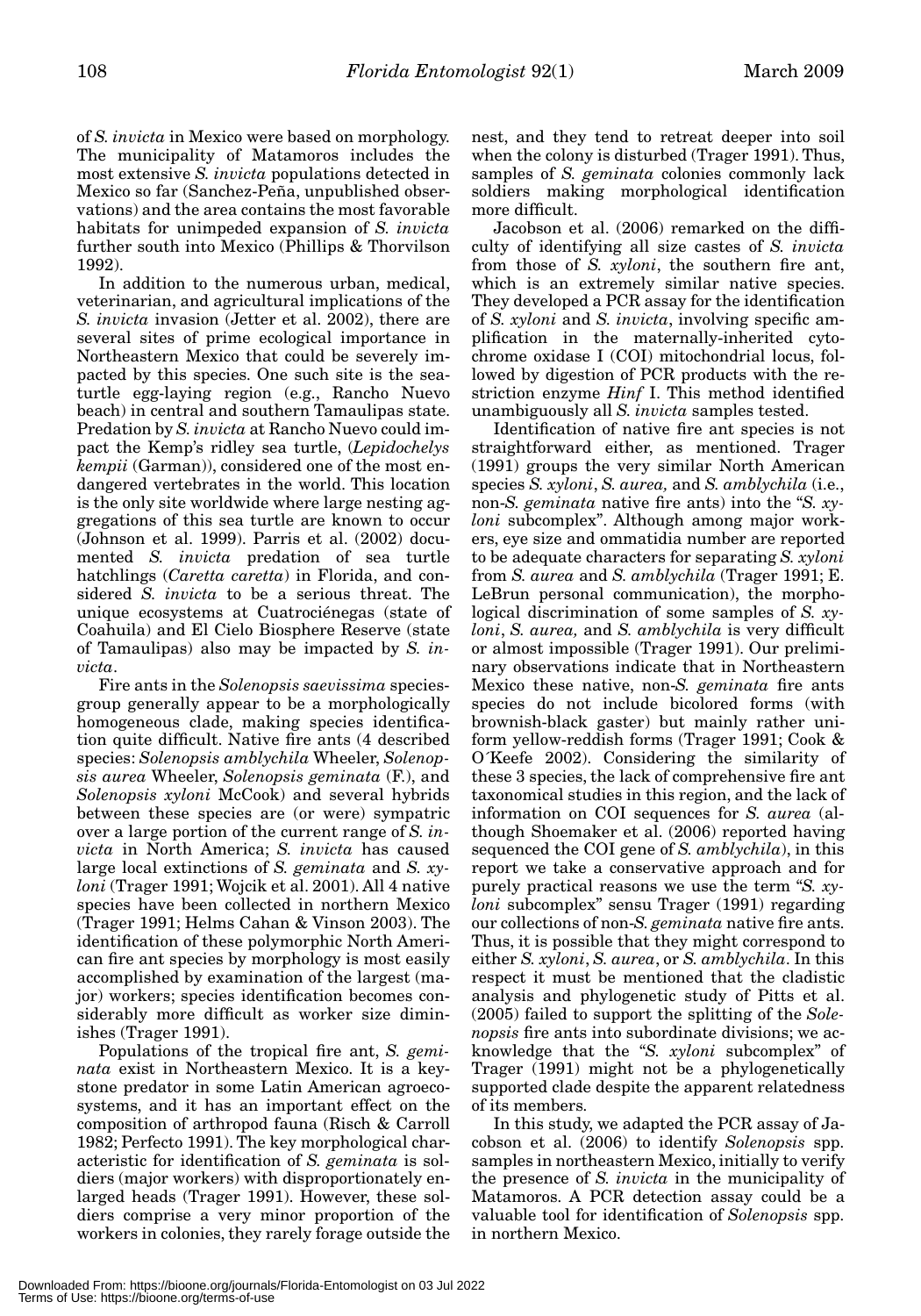## MATERIALS AND METHODS

Collection and Morphological Identification of Fire Ants

Table 1 lists the samples analyzed and their origin; localities are shown in Fig. 1. At all sites, samples were obtained by either (1) directed searches of nests or (2) baiting with 5-cm hotdog pieces placed on the ground and collection when *Solenopsis* fire ants were present.

*Solenopsis invicta* were collected at the cities of Nuevo Laredo and Matamoros, state of Tamaulipas, within 1 km of the Rio Grande river (USA-Mexico border) (Sánchez-Peña et al. 2005). Native fire ants were collected at the following states and municipalities (Table 1): CHIHUA-HUA: Chihuahua; COAHUILA: Torreón; NUEVO LEON: Monterrey, Cadereyta, Pesquería (town of Santa María la Floreña); TAMAULIPAS: Matamoros. Ants were transferred to 96% ethanol, stored at room temperature, and processed for molecular analysis within 1 month of collection. *Solenopsis* spp. were identified according to Trager (1991).

#### Molecular Methods

Total genomic DNA was extracted from 1 to 5 worker ants stored in 96% ethanol with the lithium chloride method for insects (Huang et al. 2000). PCR amplification of cytochrome oxidase I (COI) regions were carried out as described by Jacobson et al.(2006). Reactions were carried out in a volume of 25 μL consisting of 2.5 μL of 10X buffer,  $0.75$  μL of  $50$ mM MgCl<sub>2</sub>,  $1.25$  μL of  $2.5$ mM dNTPs, 1.0 μL of genomic ant DNA, 1.3 μL of CI-J2195 primer (13.6 μM), 1 μL Jerry Garcia-CI primer (15.2 μM) (Jacobson et al. 2006), 0.3 μL of *Taq*DNA polymerase (5U/μL) (all reagents from Invitrogen, Carlsbad CA), and 16.9 μL of MilliQ water (Millipore Corp., Billerica, MA). PCR conditions were  $95^{\circ}$ C (1 min), 40 cycles of  $94^{\circ}$ C (1 min each), 43°C (1 min), 68°C (2 min), and 72°C (2 min). Amplification products were visualized on 1.2% agarose gel stained with ethidium bromide. They were digested with *Hinf* I enzyme; standard restriction enzyme digestions were carried out in a 10 μL volume consisting of the following: PCR product (2 μL), 0.3 μL *Hinf* I enzyme (10U/μL), 1 μL of 10X buffer, and 6.7 μL MilliQ water. Each reaction mixture was incubated at 37°C overnight and PCR digestion was visualized on 1.2% agarose gel stained with ethidium bromide to compare the size of the bands obtained with *Msp*I-digested pBlueScript as molecular marker.

Nucleotide sequencing of PCR fragments were performed by cloning into the PGEM-T vector system (Promega, Madison, WI). Recombinant plasmids were characterized with *Pvu* II enzyme (New England Biolabs, Ipswich, MA) and purified by the Wizard SV Gel and PCR Clean-up System

(Promega, Fitchburg, WI). PCR fragments were sequenced with pUC/M13 reverse and forward sequencing primers in a Perkin Elmer/Applied Biosystems Model 3730 sequencer at the Universidad Nacional Autonoma de Mexico (UNAM) Sequencing Facility, Mexico City.

The standard genetic analysis of raw sequences data were performed at the National Center for Biotechnology Information web site (http://www.ncbi.nlm.nih.gov/) with the BLAST site (http://www.ncbi.nlm.nih.gov/BLAST/). *Hinf* I sites were verified for all PCR products with New England Biolabs NEBcutter version 2.0.

#### RESULTS AND DISCUSSION

#### Morphological Identification

Identification according to Trager (1991) indicated that specimens collected in our study included the invasive *S. invicta*, and the following native taxa: *S. geminata*; members of the *S. xyloni* subcomplex of species, and *S. geminata/S. xyloni* hybrids (Fig. 2). It was possible to identify specimens as native (non-*invicta*) fire ants based on morphology and color. Identification of native fire ants to species was sometimes not possible because some samples lacked major workers; fire ant morphological taxonomy is mainly based on these workers (Trager 1991, and references therein).

Only sample 2 from the city of Chihuahua, state of Chihuahua (North-Central Mexico) included *S. xyloni* workers (Trager 1991) very similar to *S. invicta* in pigmentation and color pattern (Jacobson et al. 2006). This *S. xyloni* sample from Chihuahua is removed from *S. geminata* distribution sites (Trager 1991; Mackay & Mackay 2002; Helms Cahan & Vinson 2003), reducing the chances that this sample includes *S*. *xyloni*/*S. geminata* hybrids (Helms Cahan & Vinson 2003). Morphological examination of the remaining native fire ant samples indicated that some were typical *S. geminata*, and others *S. geminata/S. xyloni* hybrids. We also collected samples similar to the hybrids but lacking major workers, thus restricting morphological identification.

#### Fire Ant Molecular Markers Detected

Analysis of PCR products of all our samples yielded 3 main patterns (Fig. 3). These PCR products, digestions and sequences are described below. Regarding *S. invicta* markers, sequencing of the PCR product from sample 3 from Nuevo Laredo, Mexico and homology search (BLAST) in GenBank sequences indicated highest identity (99%) with 18 *S. invicta* COI accessions (i.e., EF620559 from the Wu-Chuan, China population). Comparison of our PCR product with one of these 99% identical sequences (Genbank acces-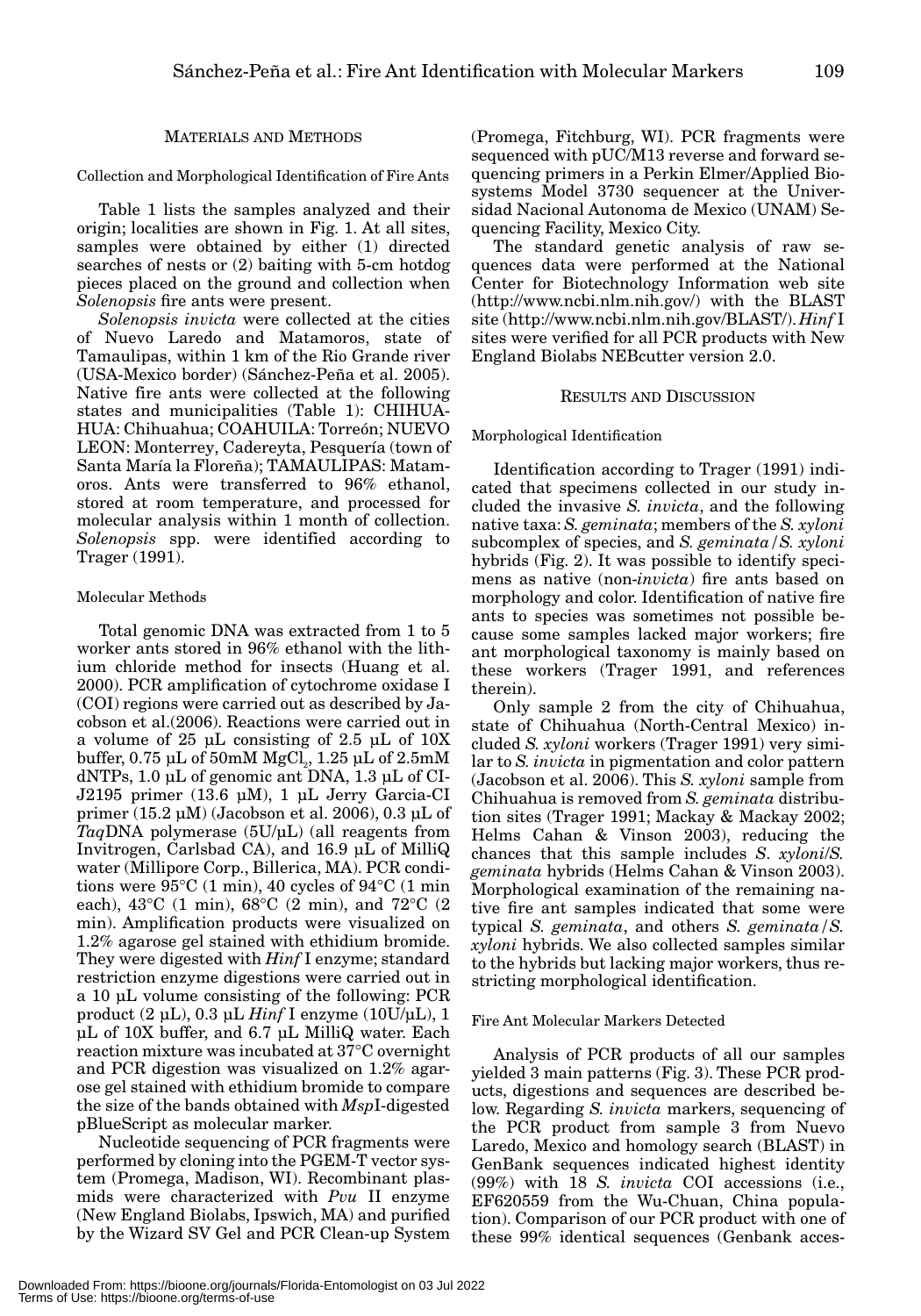| zzz<br>2. Chihuahua, Chihuahua<br>3. Nuevo Laredo, Tam.<br>1. Torreón, Coahuila<br>6. Matamoros, Tam.<br>5. Matamoros, Tam.<br>4. Matamoros, Tam. | Coordinates                                                                         | and Morphological Identification          | and (# of assays run on sample)                                                                               |
|---------------------------------------------------------------------------------------------------------------------------------------------------|-------------------------------------------------------------------------------------|-------------------------------------------|---------------------------------------------------------------------------------------------------------------|
|                                                                                                                                                   | 25°40' 07" W 103°32'26"b<br>28°30' 44" W 105°54' 07"                                | $1.6*$<br>$2.8*$                          | G(2)<br>$\mathbf{X}\left( 2\right)$                                                                           |
|                                                                                                                                                   | 27°29' 46" W 99°29' 37"                                                             | 3.1                                       | $\bar{\rm I}$ (2)                                                                                             |
|                                                                                                                                                   |                                                                                     | 4. G                                      | G (4)                                                                                                         |
|                                                                                                                                                   |                                                                                     | 5.1                                       |                                                                                                               |
|                                                                                                                                                   |                                                                                     | $\begin{array}{c} 6.1 \\ 7.1 \end{array}$ |                                                                                                               |
| 7. Matamoros, Tam.<br>8. Matamoros, Tam.                                                                                                          |                                                                                     | 8. H                                      | $\begin{array}{c}\n\mathfrak{Q} \\ \mathfrak{Q} \\ \mathfrak{Q} \\ \mathfrak{Q} \\ \mathfrak{Q}\n\end{array}$ |
| 9. Matamoros, Tam.                                                                                                                                | All Matamoros samples (4-15)                                                        | 9.1                                       |                                                                                                               |
| 10. Matamoros, Tam.                                                                                                                               | collected within a 2-km radius<br>from N 25°52' 09" W 097°24' 24"                   | $10.1\,$                                  |                                                                                                               |
| 11. Matamoros, Tam.                                                                                                                               |                                                                                     | 11.1                                      |                                                                                                               |
| Tam.<br>12. Matamoros,                                                                                                                            |                                                                                     | 12.1                                      |                                                                                                               |
| 13. Matamoros, Tam                                                                                                                                |                                                                                     | 13.1                                      |                                                                                                               |
| 14. Matamoros, Tam.                                                                                                                               |                                                                                     | 14.1                                      |                                                                                                               |
| 15. Matamoros, Tam                                                                                                                                |                                                                                     | 15.1                                      |                                                                                                               |
| 16. Monterrey, N.L                                                                                                                                |                                                                                     | 16. H                                     | $\begin{array}{c} \mathbf{X}\ (2) \\ \mathbf{X}\ (2) \end{array}$                                             |
| 17. Monterrey, N.L.                                                                                                                               |                                                                                     | $17.$ H                                   |                                                                                                               |
| 18a+. (workers) Monterrey, N.L.                                                                                                                   | Samples 16-20 from urban area<br>N 25°42' 44", W 100°21' 28"                        | 18a+ (workers). H                         | $\mathbf{X}\left( 2\right)$                                                                                   |
| 18b+. (alate queens)                                                                                                                              | 25°42' 44", W 100°21' 28"                                                           | 18b+. X (alate queens)                    | $\mathsf{X}$                                                                                                  |
| 19. Monterrey, N.L.                                                                                                                               |                                                                                     | 19.H                                      | G(4)                                                                                                          |
| 20. Monterrey, N.L.                                                                                                                               |                                                                                     | 20. H                                     | $\mathbf{X}\left( 2\right)$                                                                                   |
| 21. Monterrey (west)                                                                                                                              |                                                                                     | 21. H                                     | ×                                                                                                             |
| z<br>22. Monterrey (west)                                                                                                                         | $25^{\circ}42^{\circ}35^{\circ}$ W $100^{\circ}21^{\circ}50^{\circ}$                | 22. H                                     | Χ                                                                                                             |
| 23. Monterrey (south)                                                                                                                             |                                                                                     | 23. H                                     | ×                                                                                                             |
| Z<br>24. Monterrey (south)                                                                                                                        | $25°36'$ $11"$ W $100°15'$ $32"$                                                    | 24. H                                     | X                                                                                                             |
| Z<br>25. Santa María, Pesquería, N. L.                                                                                                            | $25^{\circ}44'$ 05", W99°49' 44"                                                    | 25. G                                     | ゥ                                                                                                             |
| 26. Santa María, Pesquería, N.L.                                                                                                                  |                                                                                     | 26.X                                      | ×                                                                                                             |
| Z<br>27. Santa María, Pesquería, N.L. (river)                                                                                                     | $25^{\circ}44^{\prime}21^{\prime\prime}$ W $99^{\circ}49^{\prime}55^{\prime\prime}$ | 27.X                                      | ×                                                                                                             |
| Z<br>28a+. (soldiers) Cadereyta                                                                                                                   | 25°32'42" W 99°53'15"                                                               | 28a+. G (soldiers)                        | ڻ                                                                                                             |
| Z<br>28b+. (alate queens) Cadereyta                                                                                                               | 25°32'42" W 99°53'15"                                                               | 28b+. G (alate queens)                    | ڻ                                                                                                             |

TABLE 1. FIRE ANT SAMPLES, LOCALITIES, AND MORPHOLOGICAL AND MOLECULAR IDENTIFICATION. TABLE 1. FIRE ANT SAMPLES, LOCALITIES, AND MORPHOLOGICAL AND MOLECULAR IDENTIFICATION.

Downloaded From: https://bioone.org/journals/Florida-Entomologist on 03 Jul 2022 Terms of Use: https://bioone.org/terms-of-use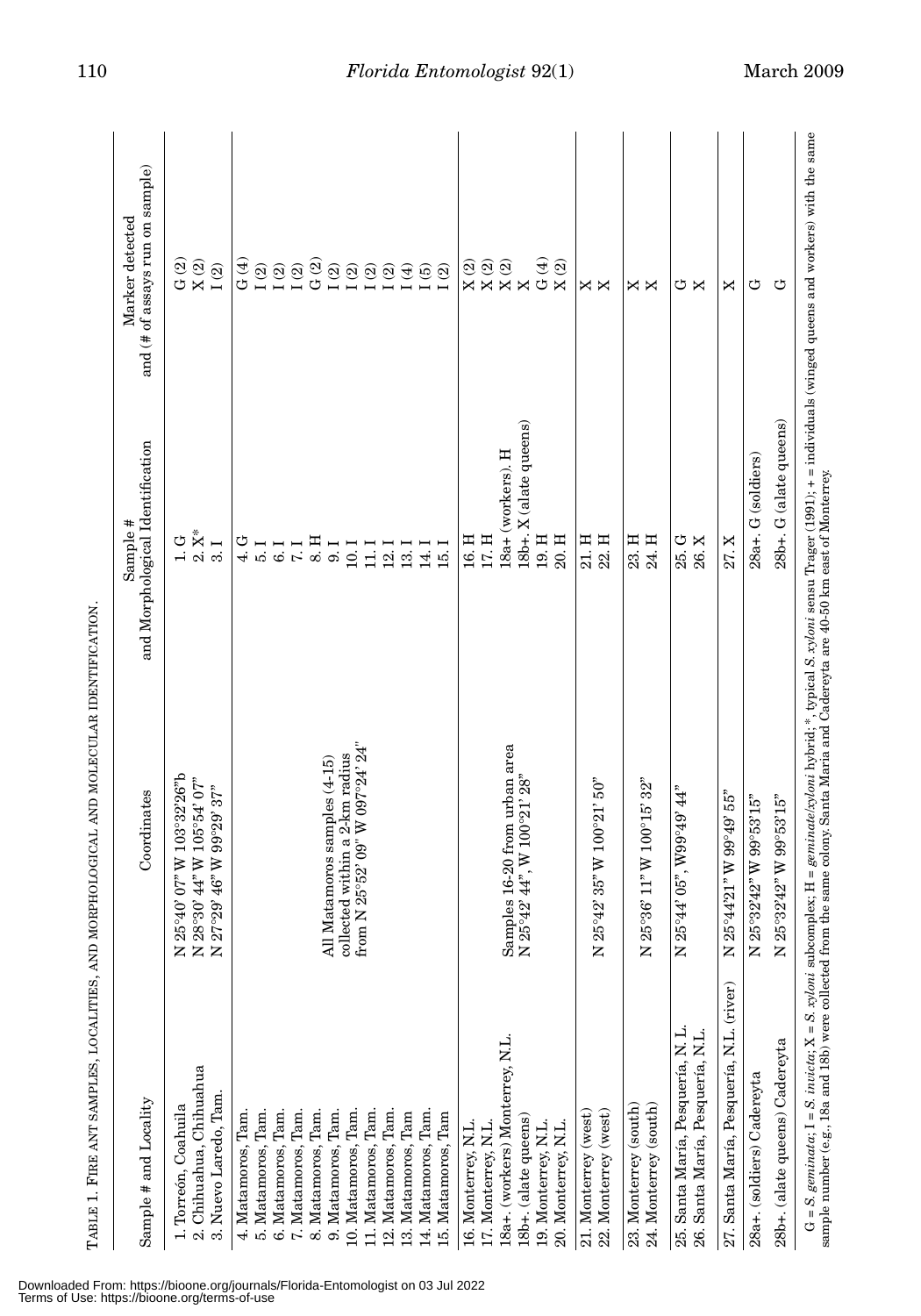

Fig. 1. General distribution and collection localities for fire ants in Northeastern Mexico. CH, Chihuahua, Chihuahua; LAR, Nuevo Laredo, Tamaulipas; MTY, Monterrey, Nuevo León; MAT, Matamoros, Tamaulipas; TOR, Torreón, Coahuila. H1-3, *S. geminata*/*S. xyloni* hybrid collection sites in Texas (from Helms Cahan &Vinson 2003): H1, Austin; H2, San Patricio County; H3, Weslaco. Dashed lines: approximate general distribution for *Solenopsis xyloni*: California to south-central Texas; solid lines, general historical distribution for *Solenopsis geminata*: Gulf of Mexico coast, in the USA and Mexico, and Southeastern USA. Notice the general area where *S. geminata* and *S*. *xyloni* overlap, north and east from Laredo, Texas. General distribution of *S. geminata* and *S. xyloni* from Trager (1991) and Helms Cahan & Vinson (2003).

sion DQ153014), submitted by Jacobson et al. (2006) indicated that both possess the diagnostic *Hinf* I restriction site, splitting the PCR product into 2 fragments (691 and 249 bp in this work; 687 and 252 bp in Jacobson et al. (2006)) (Fig. 3). The PCR-*Hinf* I digestion of COI in our samples (Table 1) confirms the presence of *S. invicta* populations across hundreds of kilometers in Mexico (Nuevo Laredo and Matamoros), and supports the use of this molecular marker as an identification tool for Mexican populations of *S. invicta* when fire ant morphological identification is limited.

# Native Fire Ants with the *S. xyloni* COI Marker

Most of our samples identified as native fire ants harbored the *S. xyloni* marker (i.e., COI digestion pattern) described by Jacobson et al. (2006). These samples were the following.

(1) the Chihuahua *S. xyloni* specimens (sample 2). These were morphologically typical *S. xyloni*, with bicolored major workers having a lighter, brown-reddish head and mesosoma, and uniformly dark gaster lacking light reddish or brown areas, in a pattern very similar to that of U.S. populations of *S. invicta* (Trager 1991; MacKay & MacKay 2002). We did not observe these bi-colored majors of *S. xyloni* in the samples from Nuevo Léon and Tamaulipas described herein, nor in the survey of Sánchez-Peña et al (2005). Trager (1991) reports that *S. xyloni* is very rare or absent along the Gulf of Mexico coast.

(2) Samples identified as *S. geminata*/*S. xyloni* hybrids by morphology. Some native ant samples had large workers that match the description of Trager (1991) for the *S*. *geminata*/*S. xyloni* hybrids: larger workers with bilobed head having posteriorly divergent sides; head width ≥1.50 mm (larger than that of the parental queens, unlike *S. xyloni* major workers, but smaller than that of *S. geminata* soldiers), and poorly developed propodeal carinae; they are yellowish-red, in a rather uniform color pattern, with a darkened gaster tip. Alate queens from these colonies belonged to the *S. xyloni* subcomplex sensu Trager (1991) (Fig. 3). The color of these putative hybrid workers is similar to, but usually clearly paler than, the orange color of sympatric *S. geminata*. The following comparisons can be made across the hybrid and the parental species *S. geminata* and *S. xyloni*; they might be useful for hybrid identification if the following castes are available. As described in Trager (1991), the head of the majors of these putative hybrids workers' is clearly wider that that of *S. geminata* queens; these were identified morphologically and they have the *S. geminata* COI marker as well (see below). *S. xyloni* major's heads are not wider than those of *S. geminata* queens (Trager 1991).

(3) We also found the *S. xyloni* marker in native fire ant samples lacking major workers and sexuals; these samples resembled the hybrid samples in coloration; and they were collected within meters of hybrids. As mentioned, fire ant taxonomy is based on the major workers (Trager 1991; Jacobson et al. 2006); to our knowledge, there are no descriptions of non-major workers of the *S. geminata/S. xyloni* hybrid and morphological identification is limited at this point.

The sequence of sample 18 from Monterrey (identified as a *S. geminata*/*S. xyloni* hybrid by morphology) was 96% identical to the *S. xyloni* COI sequence (Genbank accesion DQ153015) from New Mexico (Jacobson et al. 2006). Both sequences had an identical restriction pattern as indicated by virtual and actual *Hinf* I digestion of our samples. Bands generated are 18, 108, 138, 327 and 347 kb, resulting in a 2-band pattern on gel (347/327 kb) and (138/108 kb) (Jacobson et al. 2006; Fig. 3). Our *S. xyloni* sequence (sample 18) had a maximum of 88% identity with our *S. geminata* marker (see next section), and with Genbank COI accessions of U.S. (Florida) *S. geminata* (Ross et al. 2003) and South American accessions of the *Solenopsis saevissima* species group.

#### *Solenopsis geminata*

A third band pattern (Fig. 3) was obtained from samples morphologically identified as typical reddish *S. geminata* (Trager 1991). These were sample 1 from Torreón, sample 4 from Matamoros and sample 27 from Cadereyta (Table 1). This pat-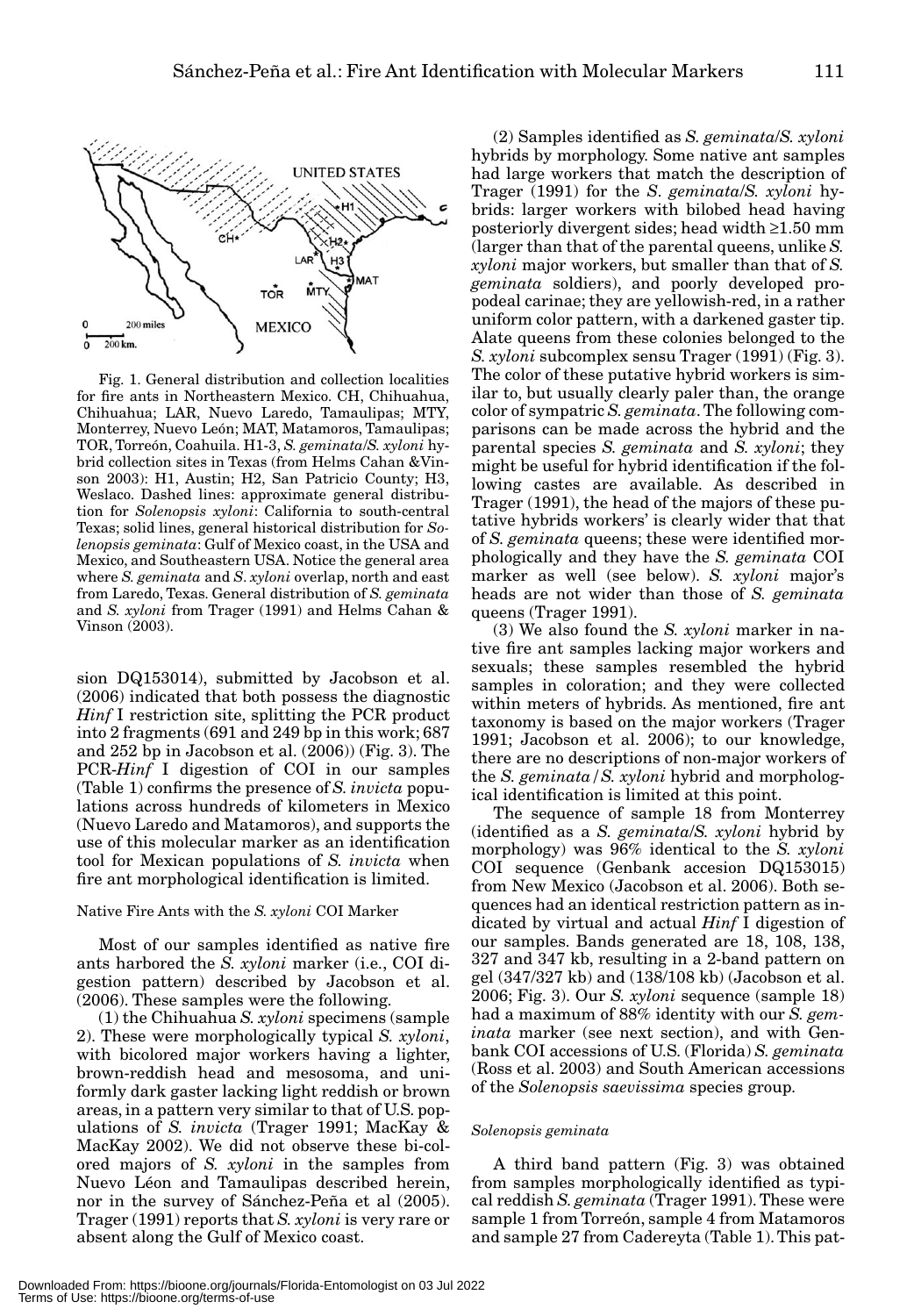

Fig. 2. Comparison of *Hinf I* digestion of COI PCR products of fire ants from the USA (Genbank accessions) and Northern Mexico (this report). Scaled lines represent PCR products. Top line: *S. invicta* digestion pattern (Nuevo Laredo, Mexico). Fragments produced are very similar to those reported by Jacobson et al. (2006) for New Mexico specimens of *S. invicta.* See text for details. Second line from top: *S. xyloni* digestion pattern. Product size and *Hinf I* sites were identical for the Chihuahua, Mexico (this work) and the New Mexico (Jacobson et al. 2006) specimens. Bottom three lines: *Solenopsis geminata* digestion patterns. The Northern Mexico material shared a *Hinf I* site with four Genbank accessions of *S. geminata* from Florida. The remaining Florida accessions did not share a restriction site with the Mexican material reported herein (bottom line). Numbers under the arrows = fragment size after *Hinf I* digestion; numbers above the scaled lines (stars) = position of the *Hinf I* restriction site. Number to the right of the scaled line = PCR product size in kb. See text for sequence comparisons and

tern was obtained also from samples lacking the typical *S. geminata* soldiers (likely due to limited sampling) from Monterrey (sample 19) and Matamoros (sample 8). The PCR product sequence from *S. geminata* (sample 4) from Matamoros was

938 bp long. The 15 *S. geminata* CO1 accessions in Genbank originate from 2 Northern Florida populations (Alachua and Leon Counties), about 1000 km NE from Matamoros (Ross et al. 2003); these accessions are 795 bp because they were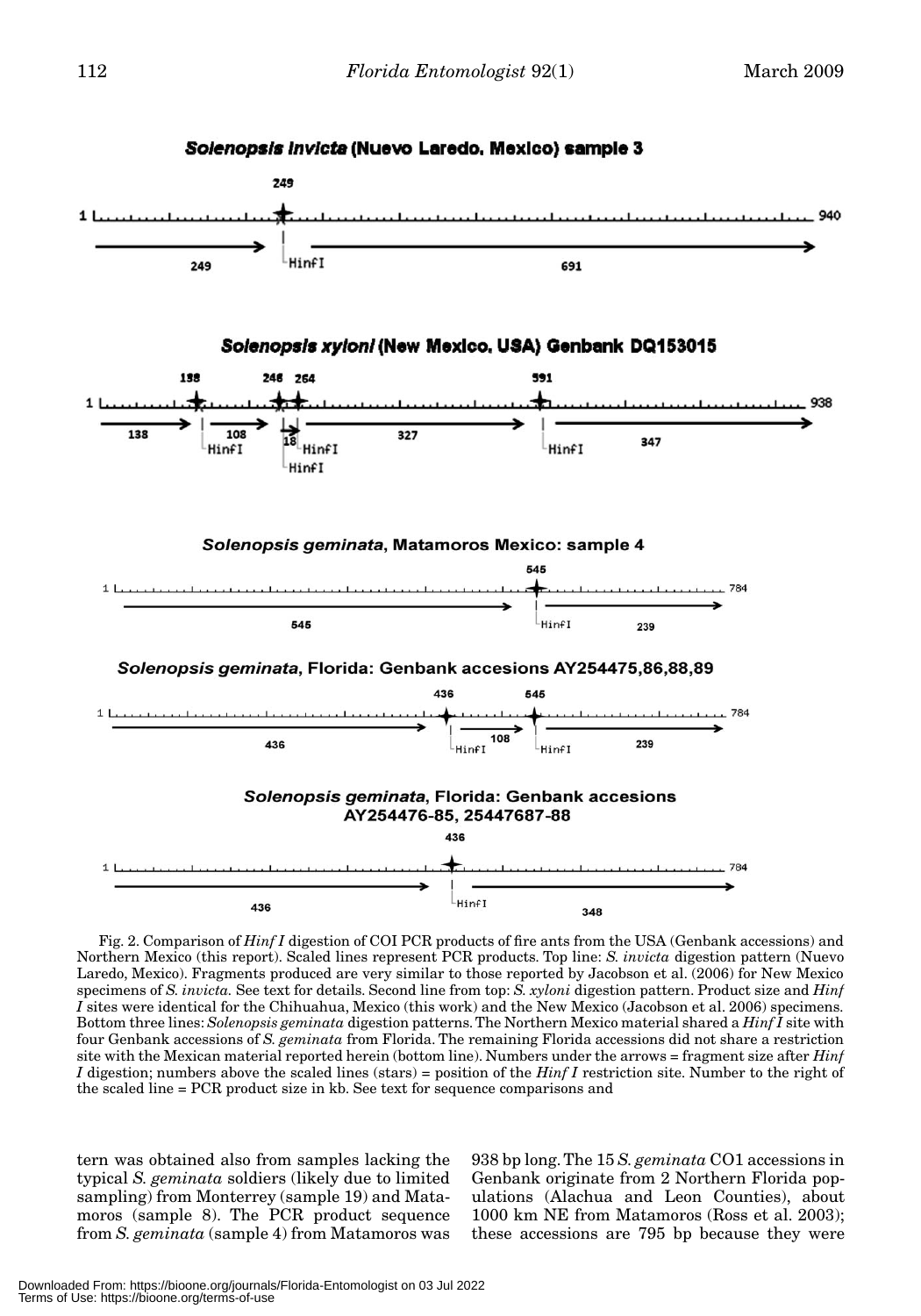

Fig. 3. Native *Solenopsis* heads and genotypes from Northeastern Mexico. a, *S. geminata* soldier (individual has *S. geminata* COI marker; sample 28a in Table 1, from Cadereyta, Nuevo León); b, *S. geminata* alate queen (individual has *S. geminata* COI marker; sample 28b in Table 1, from Cadereyta, Nuevo León) (the soldier and queen labeled a and b respectively are from the same colony, thus presumably sisters); c, *S. geminata* x *S. xyloni* hybrid (individual has *S. xyloni* COI marker; sample 18a in Table 1, from Monterrey, Nuevo León). Notice that head of hybrid "soldier" (c) is distinctly wider (above the eyes) than that of the *S. geminata* queen (b), a parental species; d, *S. xyloni* subcomplex winged queen from Monterrey (not genotyped, thus not in Table 1); e, *S. xyloni* subcomplex winged queen (individual has *S. xyloni* COI marker; sample 18b in Table 1, from Monterrey, Nuevo León) (the worker and alate queen labeled c and e respectively are from the same colony, thus presumably sisters). Reference  $bar = 1$  mm.

generated with primers different from the ones we used, and they are nested within our longer sequence. In the overlapping regions, our *S. geminata* sample had 93% sequence homology with GenBank accession AY254488, the most similar. Our *S. geminata* sequence shares a *Hinf* I restriction site on position 545 with 4 out of the aforementioned 15 *S. geminata* Genbank accessions (haplotypes 1, 12, 14, and 15). All 15 Genbank accessions have a *Hinf* I site on position 436; our *S. geminata* samples (1, 4, 6, 19 and 27) lack this site as shown by analogous digestion (Fig. 2). Eleven Genbank accessions have only 1 site at position 436. Haplotype 1 is restricted to a polygyne form and haplotypes 12, 14 and 15 are variants from monogyne colonies (Ross et al. 2003). We do not know if our samples come from polygyne or monogyne *S. geminata.* Our Sample 4 of *S. geminata* and the Genbank accessions from Ross et al. (2003) of this species had 88% identity with our *S. xyloni* (sample 18). The sequences obtained from all these Mexican populations of fire ant species will be accessed in GenBank.

The molecular characterizations described in this work have implications for regional fire ant identification. Considering the wide geographical distribution of this *S. invicta* marker (i.e., New Mexico, Jacobson et al. 2007); Southeastern USA (Shoemaker et al. 2006); and this report) it is probably useful for general *S. invicta* identification. Jacobson et al. (2006) emphasized the difficulties in accurately discriminating between *S. invicta* and *S. xyloni* from New Mexico. They suggested that several morphological characteristics should be used to distinguish *S. xyloni* from *S. invicta*, a task to be performed by "taxonomists familiar with *Solenopsis*". Although somewhat time-consuming and expensive, the molecular method described herein makes use of methodologies from standard assays in *Drosophila* genetics that might be available to a considerable number of researchers. Molecular methods constitute a significant tool for species identification when certainty is critical (Jacobson et al. 2006).

Regarding *S. geminata*, our samples spanned more than 600 km; therefore, this marker can probably be used for identification of local samples. However, considering our data and the Genbank sequences from Florida, *S. geminata* appears to be a variable species regarding this marker.

In conclusion, the modification described to the assay of Jacobson et al. (2006) can be a useful tool for identification of *S. invicta*, *S. geminate,* and the *S. xyloni* subcomplex from northeastern Mexico. The mtDNA polymorphism in *S. geminata* and particularly the widespread presence of the *S. geminata/S. xyloni* hybrid in this area (Helms Cahan & Vinson 2003) adds a facet to fire ant identification. This assay might be particularly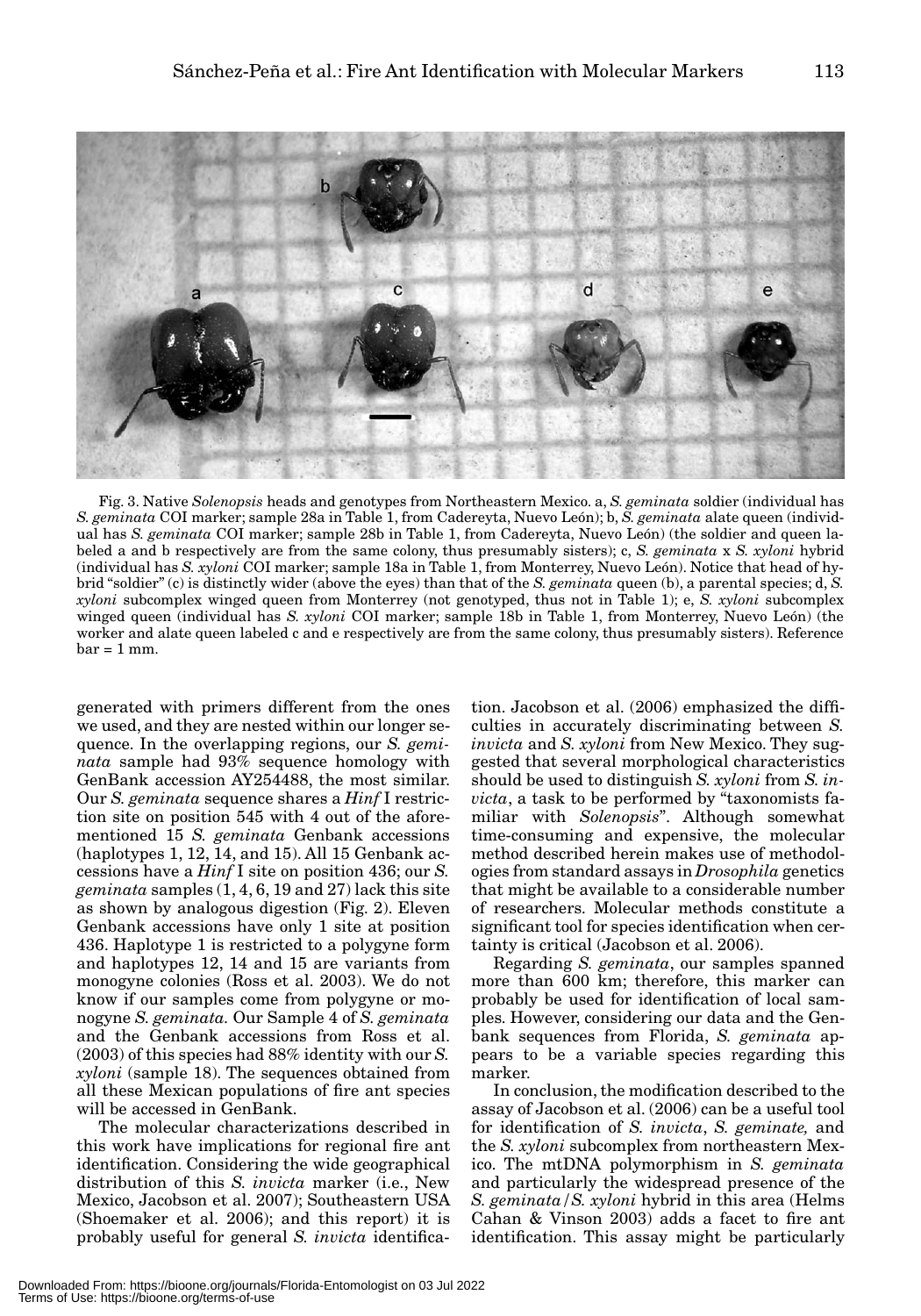useful for accurate hybrid identification, because yellow-orange major hybrid workers with conspicuously enlarged heads and black mandibles (Fig. 3) could rather easily be misidentified as *S. geminata*. It must be considered, however, that widely distributed fire ant morphospecies might comprise cryptic species or species complexes with diagnostic genetic regional differences reflected in their mtDNA haplotype. Ross et al. (2007) show evidence of this in *S. invicta*; *S. geminata* could be a similar case considering the mtDNA polymorphism detected. Thus, although the reported bioassay (and that of Jacobson et al. 2006) are probably useful for the geographical areas they analyzed, we cannot be sure that they are universally useful in all areas where the nominal species might co-occur without further documentation of the mtDNA diversity in these species.

Our morphological and molecular identifications of native fire ants are consistent with the report of Helms Cahan & Vinson (2003) regarding native fire ant populations from central and extreme south Texas. Using allozyme and microsatellite markers, they reported that native fire ant workers collected in these regions were *S. geminata* and *S. geminata*/*S. xyloni* hybrids only. *Solenopsis xyloni* is very rare or absent along the Gulf of Mexico coast in the USA (Trager 1991); the Matamoros site herein is about 10 km from the Gulf coast, and very close to the Texas, USA border.

According to Helms Cahan & Vinson (2003), the *S. geminata*/*S. xyloni* hybrid workers from these populations are all F1 and heterozygotic; however they possess the *S. xyloni* mitochondrial genome almost exclusively, because this hybrid is unidirectional and the result of a *S. geminata* male/*S. xyloni* female cross. Helms Cahan & Vinson (2003) found that in Texas the frequency of hybrid colonies relative to that of *S. geminata* increased in a north-south direction, from 51% in Central Texas (Austin, Travis county) up to 82% at the Mexican border (Weslaco, Hidalgo county); this last location is about 50 km west (inland) from the Matamoros site reported herein. Likewise, most  $(89\%, n=9)$  of our hybrid-looking samples (most lacking major workers) had the *xyloni* marker. See Helms Cahan & Vinson (2003) for the description of social hybridogenesis in these *Solenopsis* populations.

Accurate identification of *S. invicta* will support management strategies to mitigate the environmental, urban and economic impact of this invasive ant species in Mexico. Also, regarding native fire ant populations, a more complete knowledge of their genetic markers will contribute to our understanding of local biodiversity. Our analysis of the COI marker appears to confirm the very restricted gene flow previously reported between *S*. *geminata* and *S*. *xyloni* sexuals, thus supporting their validity as "good" biological species. These *Solenopsis* hybrids are still abundant and geographically widespread (Hung & Vinson 1977; Trager 1991; Helms Cahan & Vinson 2003). However, native *Solenopsis* species and their hybrids have been greatly reduced or eliminated from large areas (such as the southeastern USA) after the *S. invicta* invasion in the 60s and 70s (Trager 1991; Wojcik et al. 2001; Helms Cahan & Vinson 2003). The clarification of the identity of invasive and native fire ant species and of their hybrids will contribute towards our understanding of their ecology and their interactions, like displacement of native ants by the *S. invicta*.

#### ACKNOWLEDGMENT

We thank Carlos Blanco (USDA-ARS, Stoneville), Edward LeBrun (University of Texas at Austin), Natalie Hummel (Louisiana State University) and Omaththage Perera (USDA-ARS, Stoneville) and 2 anonymous reviewers for helpful editorial comments. Collecting was partially supported by L. Gilbert (University of Texas at Austin). We thank the support from both Universidad Autónoma Agraria Antonio Narro (Dirección de Investigación, UAA-012-32) and Universidad Autónoma de Nuevo León.

# REFERENCES CITED

- HELMS CAHAN, S., AND VINSON, S. B. 2003. Reproductive division of labor between hybrid and nonhybrid offspring in a fire ant hybrid zone. Evolution 57(7): 1562-1570.
- HUANG, A. M., REHM, E. J., AND RUBIN, G. M. 2000. Recovery of DNA sequences flanking P-element insertions: inverse PCR and plasmid rescue, pp. 429-438 *In* W. Sullivan, M. Ashburner and R. S. Hawley [eds.], *Drosophila* Protocols. Cold Spring Harbor Laboratory Press N. Y. 728 pp.
- HUNG, A. K. C., AND VINSON, S. B. 1977. Interspecific hybridization and caste specificity of protein in fire ant. Science 196: 1458-1459.
- JACOBSON, A. L., THOMPSON, D. C., MURRAY, L., AND HANSON, S. F. 2006. Establishing guidelines to improve identification of fire ants *Solenopsis xyloni* and *Solenopsis invicta*. J. Econ. Entomol. 99(2): 313– 322.
- JETTER K. M., HAMILTON, J., AND KLOTZ, J. H. 2002. Red imported fire ants threaten agriculture, wildlife and homes. California Agriculture 56(1): 26-34.
- JOHNSON, S. A., BASS, A. L., LIBERT, B., MARSHALL, M., AND FULK, D. 1999. Kemp's ridley (*Lepidochelys kempi*) nesting in Florida. Florida Scientist 62(3): 194-204.
- LANDCARE RESEARCH. 2007. *Solenopsis invicta*. Landcare Research, Auckland, New Zealand. http:// www.landcareresearch.co.nz/research/biocons/invertebrates/Ants/solinv.asp
- MACKAY, W., AND MACKAY, E. E. 2002. The Ants of New Mexico (Hymenoptera: Formicidae). The Edwin Mellen Press, Lewiston. 400 pp.
- PARRIS, L. B., LAMONT, M. M., AND CARTHY, R. R. 2002. Increased incidence of red imported fire ant (Hymenoptera: Formicidae) presence in loggerhead sea turtle (Testudines: Cheloniidae) nests and observa-